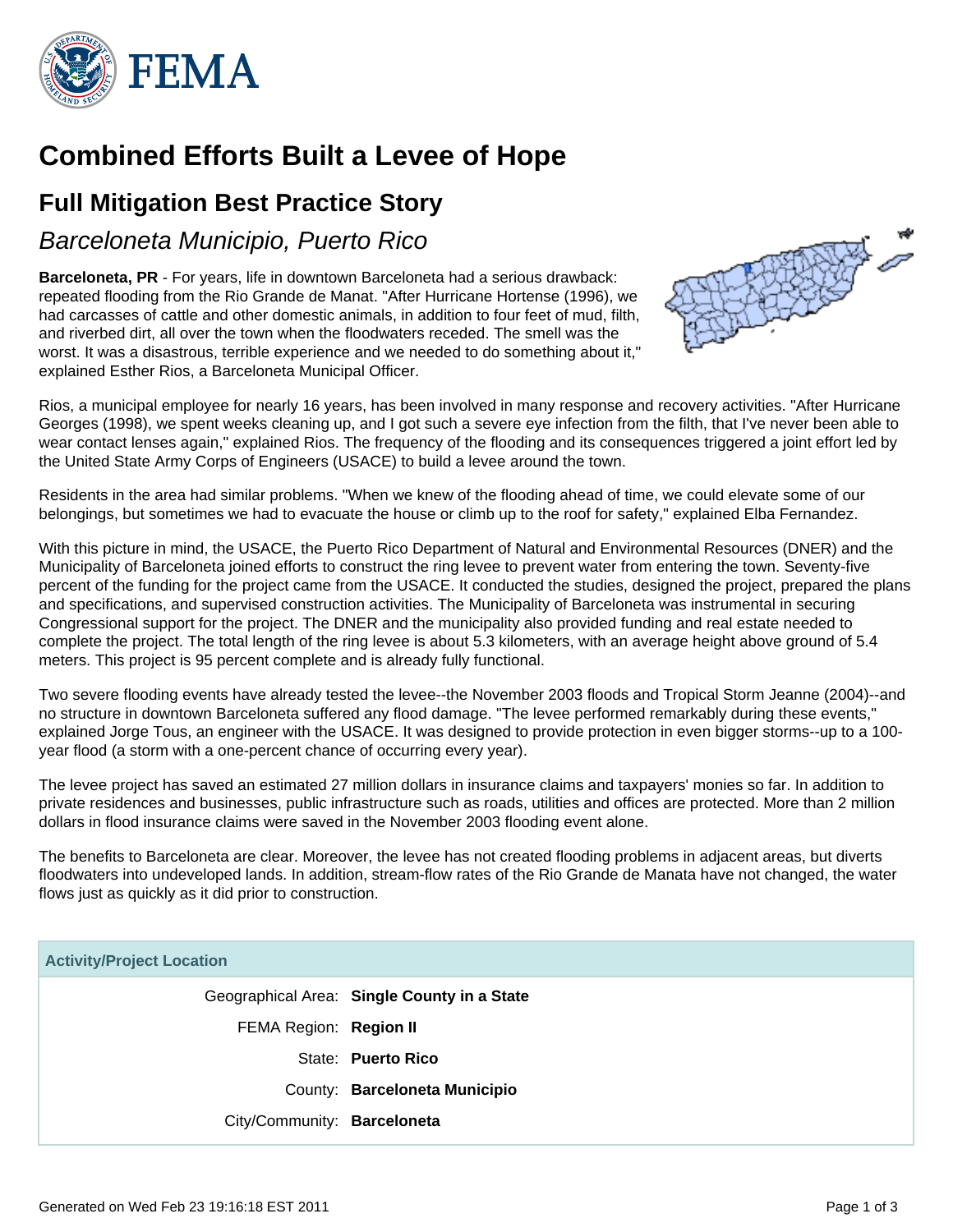| <b>Key Activity/Project Information</b> |                                              |  |
|-----------------------------------------|----------------------------------------------|--|
|                                         | Sector: Public                               |  |
| Hazard Type: Flooding                   |                                              |  |
| Activity/Project Type: Flood Control    |                                              |  |
| Activity/Project Start Date: 11/1998    |                                              |  |
| Activity/Project End Date: 01/2000      |                                              |  |
|                                         | Funding Source: Other Federal Agencies (OFA) |  |
|                                         | Funding Recipient: Local Government          |  |

**Activity/Project Economic Analysis**

Cost: **\$18,000,000.00 (Estimated)** Non FEMA Cost:

#### **Activity/Project Disaster Information**

| <b>Mitigation Resulted From Federal</b><br>Disaster? Yes |                                                             |
|----------------------------------------------------------|-------------------------------------------------------------|
| Federal Disaster #: 1247, 09/24/1998                     |                                                             |
| Value Tested By Disaster? Yes                            |                                                             |
|                                                          | Tested By Federal Disaster #: No Federal Disaster specified |
| Year First Tested: 2003                                  |                                                             |
| Repetitive Loss Property? Yes                            |                                                             |

#### **Reference URLs**

Reference URL 1: **http://www.usace.army.mil/public.html#Flood**

Reference URL 2: **http://www.floodsmart.gov**

#### **Main Points**

- The total length of the ring levee is about 5.3 kilometers, with an average height above ground of 5.4 meters. This project is 95 percent complete, and is already fully functional. •
- The Municipality of Barceloneta was instrumental in securing Congressional support for the project. The DNER and the municipality also provided funding and real estate needed to complete the project.
- Seventy-five percent of the funding for the project came from the USACE. They conducted the studies, designed the project, prepared the plans and specifications, and supervised construction activities. •
- The levee has been tested twice since construction, preventing flooding of Barceloneta each time.